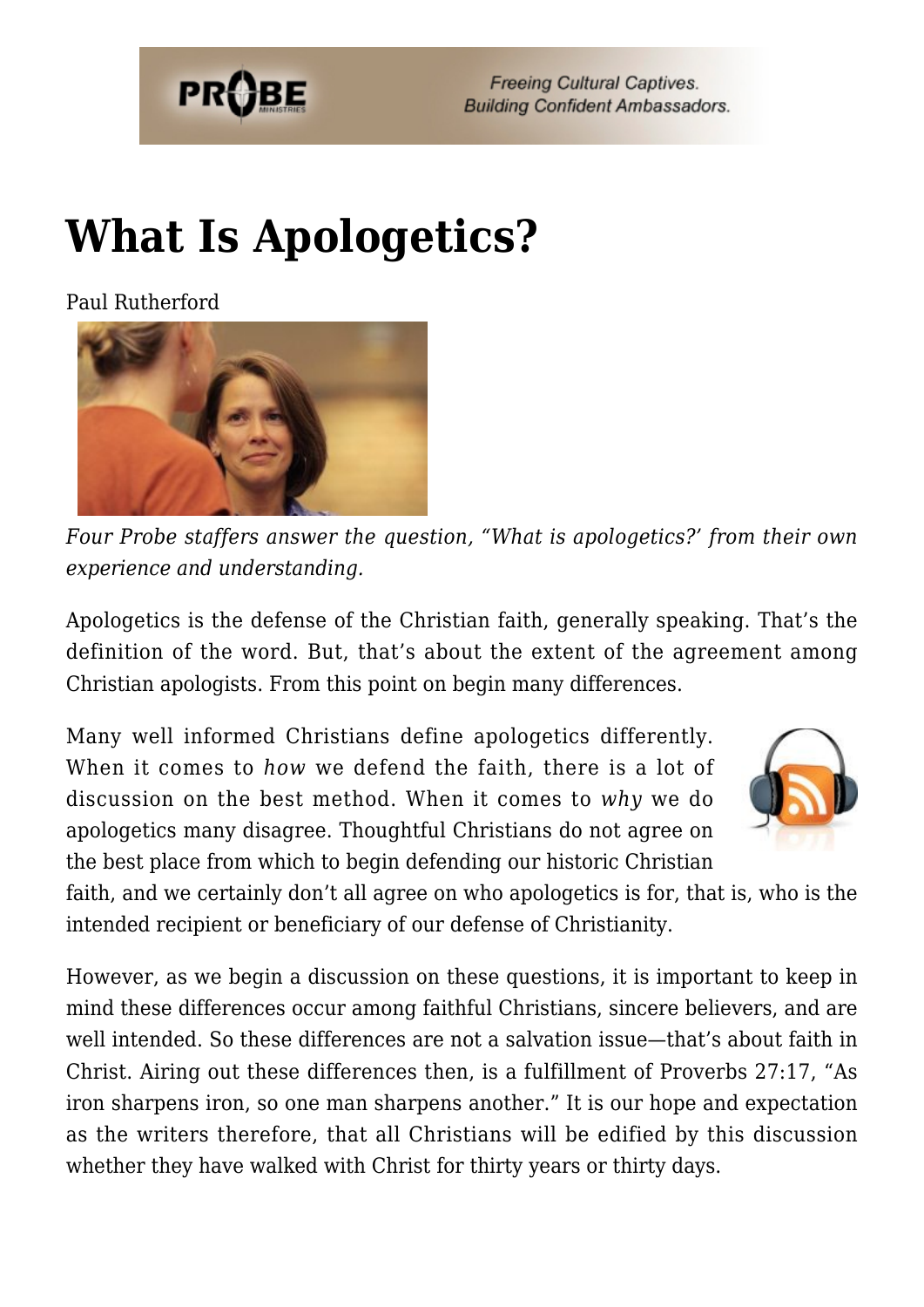

In this article, we're going to hear from several Probe staffers answering the question, "What is apologetics?"

So, you Probe fans are going to get to know us Probe staff better. First-time readers, I hope you consider a perspective you may not have considered before. And for all of us, I hope that by considering these different perspectives, we all grow in the way we defend our faith, and carry out the charge from 1 Peter 3:15. That's the passage of Scripture from which we derive our English word "apologetics." It says, "But sanctify Christ as Lord in your hearts, always being ready to make a defense to everyone who asks you to give an account for the hope that is in you, yet with gentleness and reverence."

Regardless of how we define apologetics, we are all still called to defend our faith. The point of this discussion is not the discussion itself. The point is to equip us by the Spirit in the action of defending our faith, as we obey the call of our one common Lord Jesus Christ.



## **Dr. Ray Bohlin**

In this article you will become well-acquainted with the idea that apologetics basically means defending the gospel or defending the faith. That is how I have always understood apologetics. But in my nearly forty years with Probe Ministries I understand that my "defense" goes in two directions and I believe that to be the case for every believer.

Apologetics was instrumental in my initial profession of faith while a college student at the University of Illinois. Though I was raised in a religious home, it was primarily a religion of duty and performance. But in my second year of college I became aware that there was real evidence that the gospels could be trusted and that Jesus was a real person who lived and died in early first century Israel. That made a huge difference in my willingness to consider Jesus that was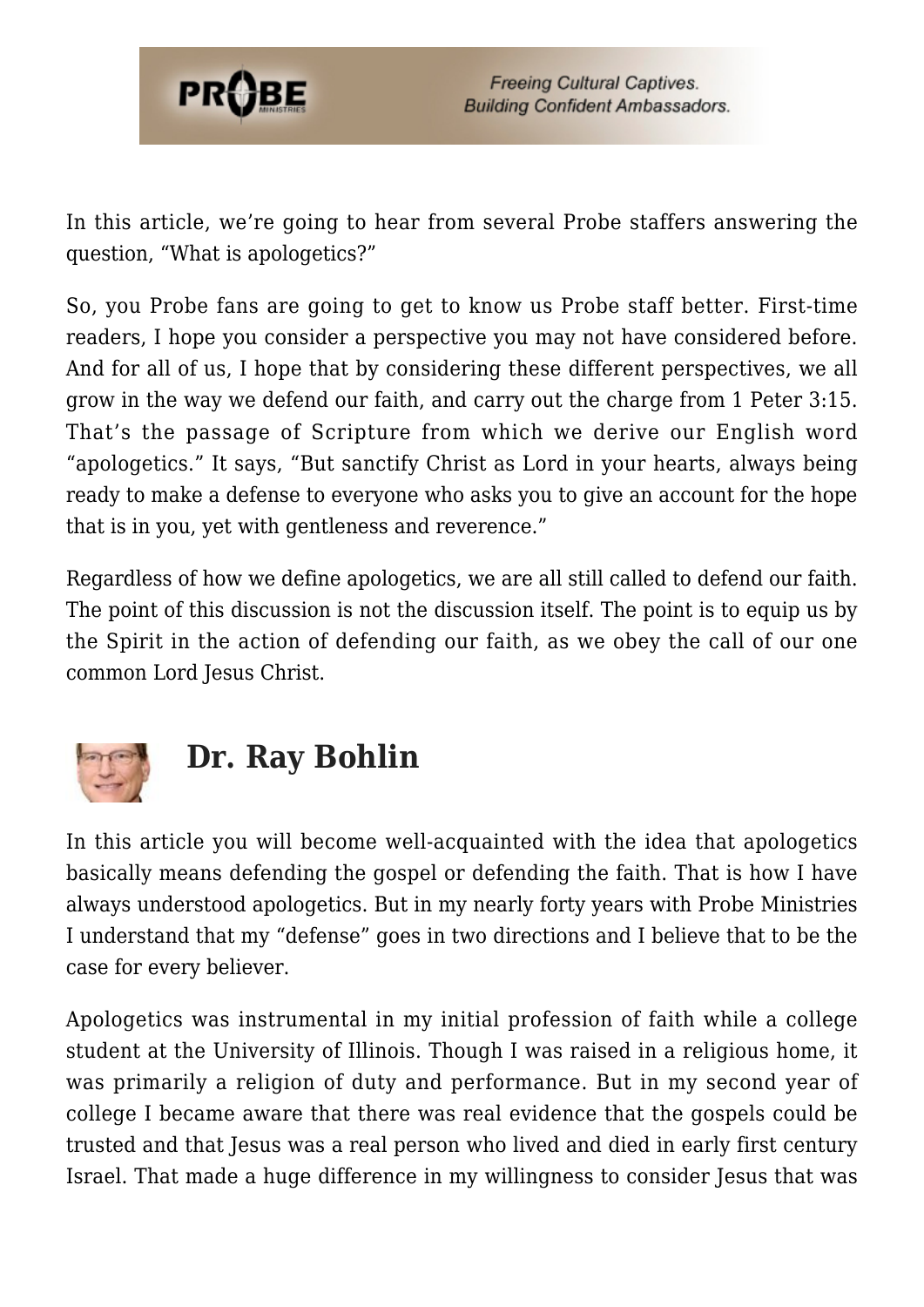

never there before.

That was just over forty years ago, and evidences for the truth of the history of the Bible have always held a unique place in my thinking. As one trained as a scientist, I learned that data or evidence meant everything. Ideas are fine in science but if you can't support your ideas with evidence, you're wasting your time. Therefore, finding real evidence for my faith put my own thoughts on solid ground. So it can be for every believer. We all struggle with trust in God and in His love for us. But if we are able to see that God fulfills prophecy, that His Word is trustworthy in every respect, then we find it easier to trust Him with our lives.

The other direction for my defense of the faith is outward to other believers who have real questions and find themselves stuck in their walk with God. Their mind is full of doubts about God, Creation, and redemption. While I make it clear that I cannot prove that God exists, I can string together evidences from science and philosophy to demonstrate that belief in God as Creator is quite reasonable. And if the best evidence demonstrates that Jesus physically and historically rose from the dead, then everything He said can be trusted as well.

This also applies to unbelievers who come with honest questions. Those outside the church have many reasons for not believing that this rather fantastic story is true. Especially when it all happened two thousand years ago! There are definitely some unbelievers who ask their questions only to avoid getting down to business about Jesus. But initially, we can't judge a person's heart or motive. When we take those questions and doubts seriously and respond with gentleness and respect, both our manner and our answers can be used by the Spirit to draw someone to the Father.



Apologetics is the most misunderstood word in the Church today! Average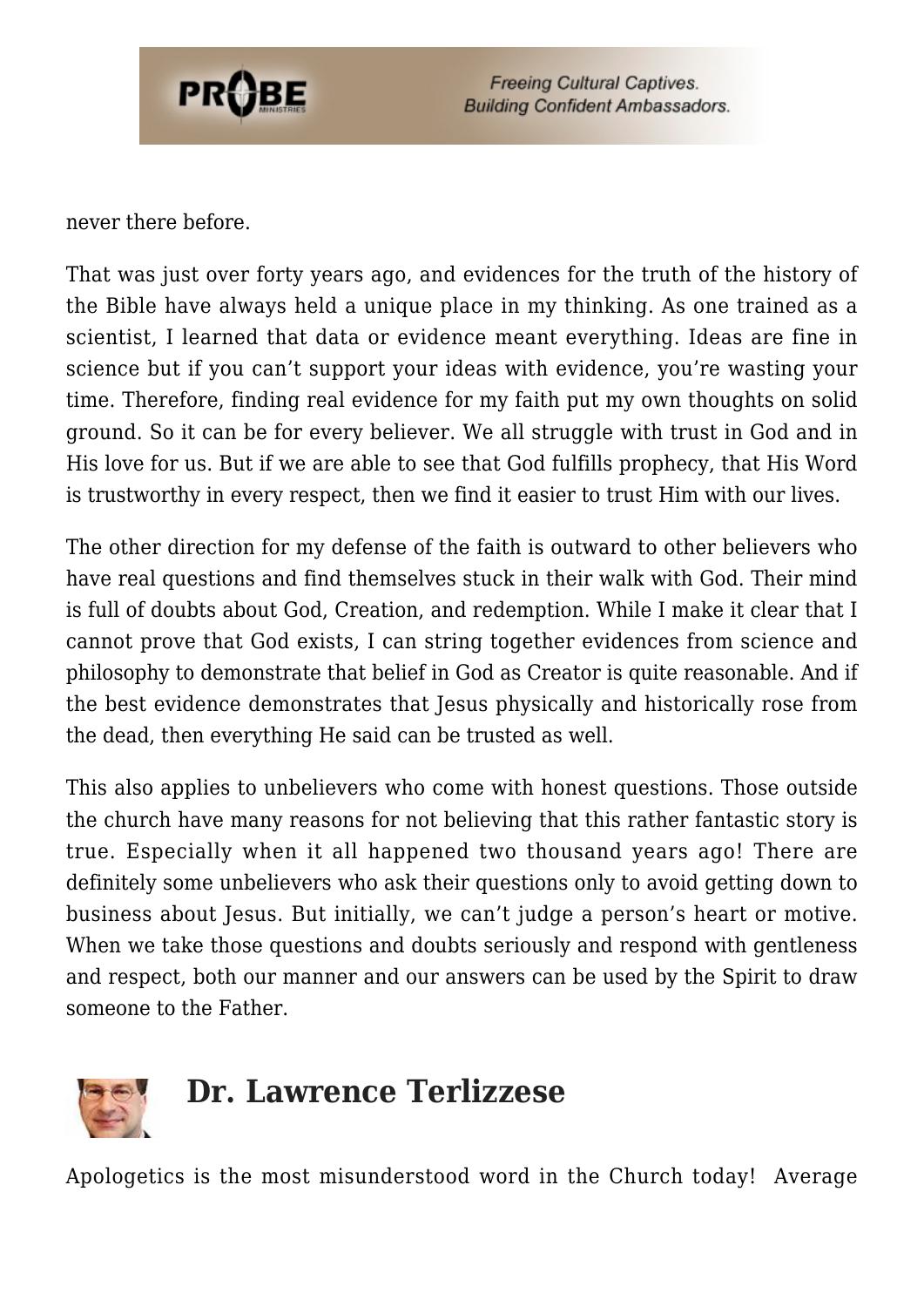

church-goers relegate it to a side category of their minds as a hobby horse for those "smart" Christians who are too cerebral and not practical enough. Apologetics appears to them as the playground of theologians, far removed from the lay Christian who thinks the true gospel ministry consists of "just preaching the Word" irrespective of the Church's cultural setting.

Theologians contribute to the popular aversion to apologetics through misrepresenting the discipline as a branch of theology that seeks to give a rational justification to the claims of Christianity that is theoretical in nature as opposed to practical. Others separate apologetics entirely from theology: "If theology is the queen of the sciences, apologetics is her handmaid." This is the Rationalist approach.

All theology is apologetics. The term *apologetic theology* distinguishes it from the Rationalist approach. It stresses the relevance of the gospel to the philosophical needs of a given culture, creating a synthesis. One definition states that "systematic theology is 'answering theology.' It must answer the questions implied in the general human condition and special historical situation. Apologetics, therefore, is an omnipresent element and not a special section of systematic theology." Apologetic theology supplies answers from revelation to the ultimate questions of a given social context, such as "What is the meaning of life?"

Apologetic theology maintains the integrity of the two poles of message and audience. It must never compromise the essential meaning of the gospel, nor can it neglect the spiritual needs of the society it wishes to reach through ignoring or ridiculing whatever ultimate questions it presents.

All theology is apologetics, and by extension all that the Church does is apologetically oriented. The adaptation of contemporary music in the worship service demonstrates an apologetic theology that takes the traditional message of the gospel of Jesus Christ and makes it resonant with the cultural needs of the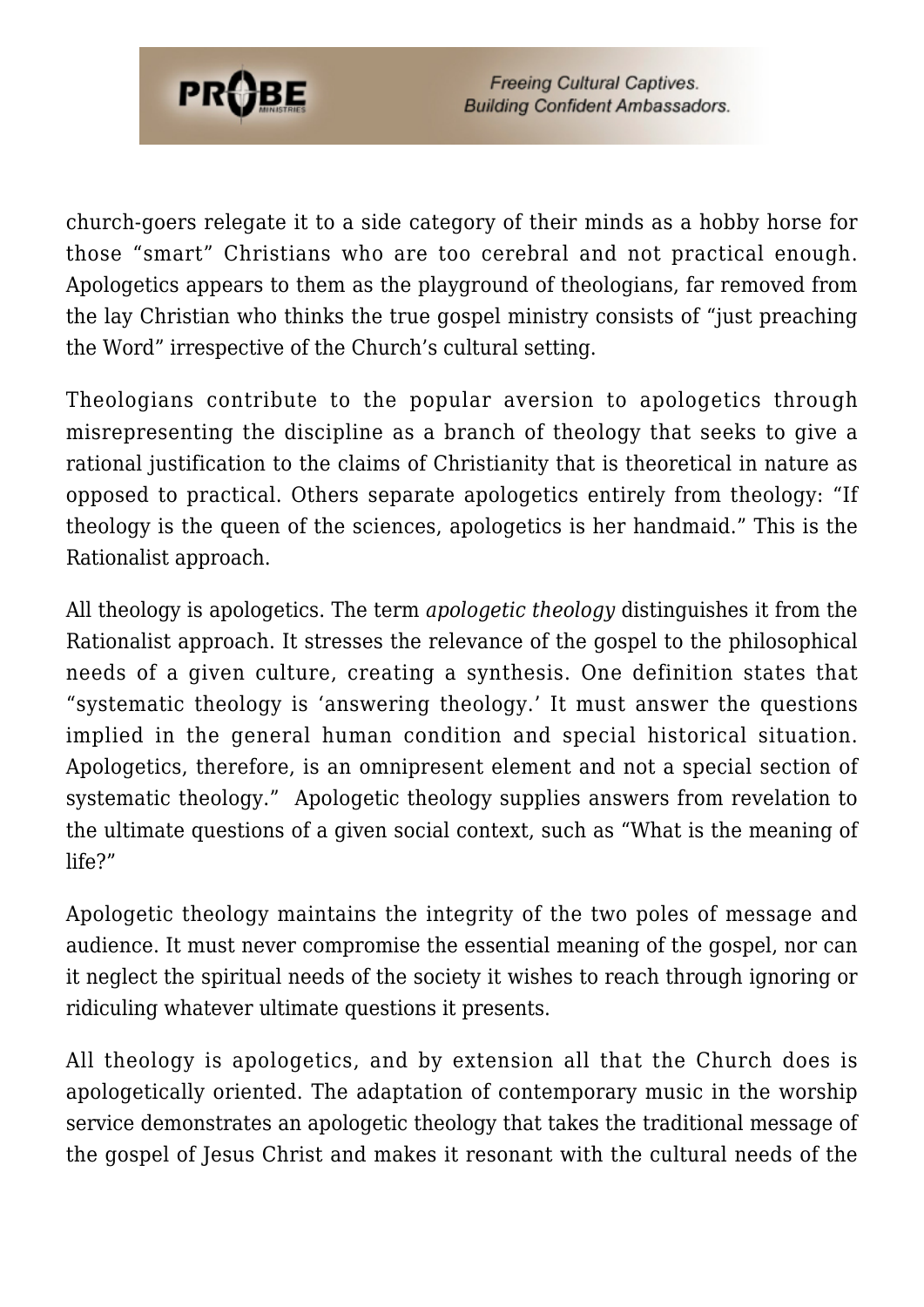

younger generation. The same may be said with the use of film or any artistic, religious or philosophical expression. For example the 2013 Superman movie *Man of Steel* retells the story of Christ in modern allegory in the context of American individualism. It asks the question, can individuals practice personal freedom and exercise the self-restraint necessary for a democratic society to survive? Revelation answers that in Christ personal freedom is rooted in the love of God that provides necessary restraint.

As its task, apologetic theology answers the world's questions with the Bible and proves practical and accessible to all Christians, trained in theology or not. It stresses the Bible's universal relevance to every individual, group and circumstance or philosophical system.



## **Rick Wade**

In 1 Peter 3:15 we're told to "give a defense to anyone who asks you for a reason for your faith." The roots of Peter's exhortation can be found in Isaiah 8 where God warns His people to stand firm when the enemy attacks, and in Luke 12 and 21 where Jesus tells His disciples what to do when persecutions come. In both passages in Luke, Jesus uses the word that is translated "defense" in Peter's epistle. In Luke 21:13 he says something interesting: "This will be your opportunity to bear witness." I see two main exhortations here: faithfulness and witness. Elaborate arguments and evidences can serve that. But defense ought to be conducted for the purpose of proclaiming Christ and winning the lost, not merely to prove Christianity true. That is too low a target.

Apologetics with non-Christians can include the defense of Christian doctrines, challenges to other beliefs, and persuasion. To be done well, these require knowledge of at least basic Christian doctrines and the ability to discriminate between the true and the false. That skill can be applied in a variety of areas such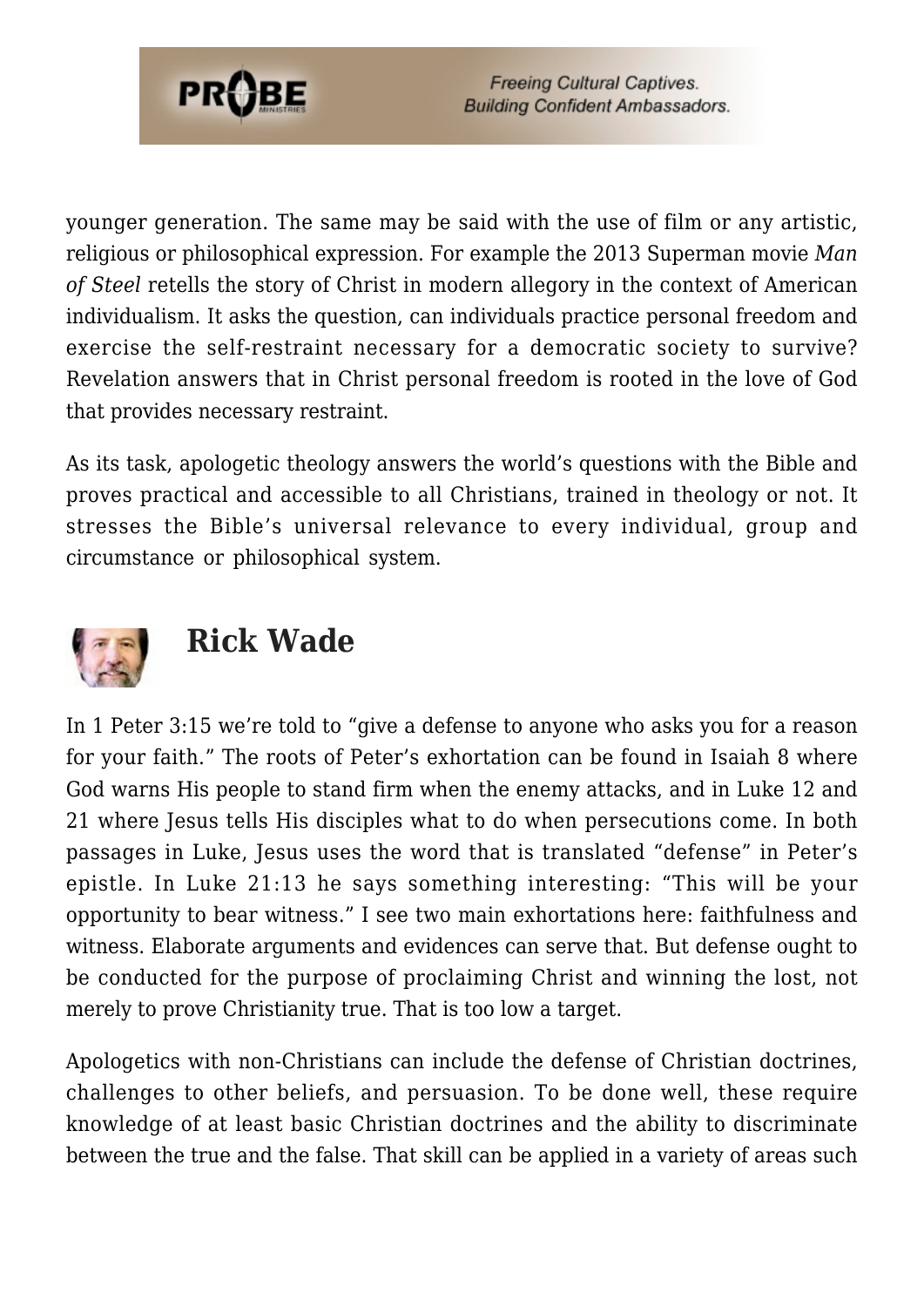

as theology, philosophy, history, culture, and the broader human experience.

If we should attempt to persuade someone by making a case for the faith, where do we begin? In one respect, we should begin with questions that are being asked rather than with our own pet arguments. But in another respect, we should begin *as* Christians, thinking and speaking within the context of Christian beliefs, rather than attempting to stand on some neutral ground with unbelievers to look at evidences together.

One mistake younger apologists can make is deciding to find some non-Christians and "do apologetics" with them. This is to focus on the arguments and not on the listeners. Apologetics provides tools for Christians to use along with the tools of proper Bible interpretation, counseling, practical hands-on help, and other things as needed in the context of proclaiming the gospel of Jesus and drawing people to Him.

Apologetics serves not only non-Christians but Christians by clarifying the differences between Christian and non-Christian beliefs and by showing why our beliefs are intellectually credible. This should serve to strengthen our faith.



## **Paul Rutherford**

When I tell someone I meet at church that I'm into apologetics, the most common response, I get is, "Huh?" After I tell them what it means, perhaps the next most common response is, "What are you sorry for?", inferring from the similar sound of the word "apology" that I must be apologizing for something.

While the root word in Greek is the same for both words—*apologia*. these words in English have rather different meanings. So, I will begin my turn at defining apologetics by clarifying what it is not.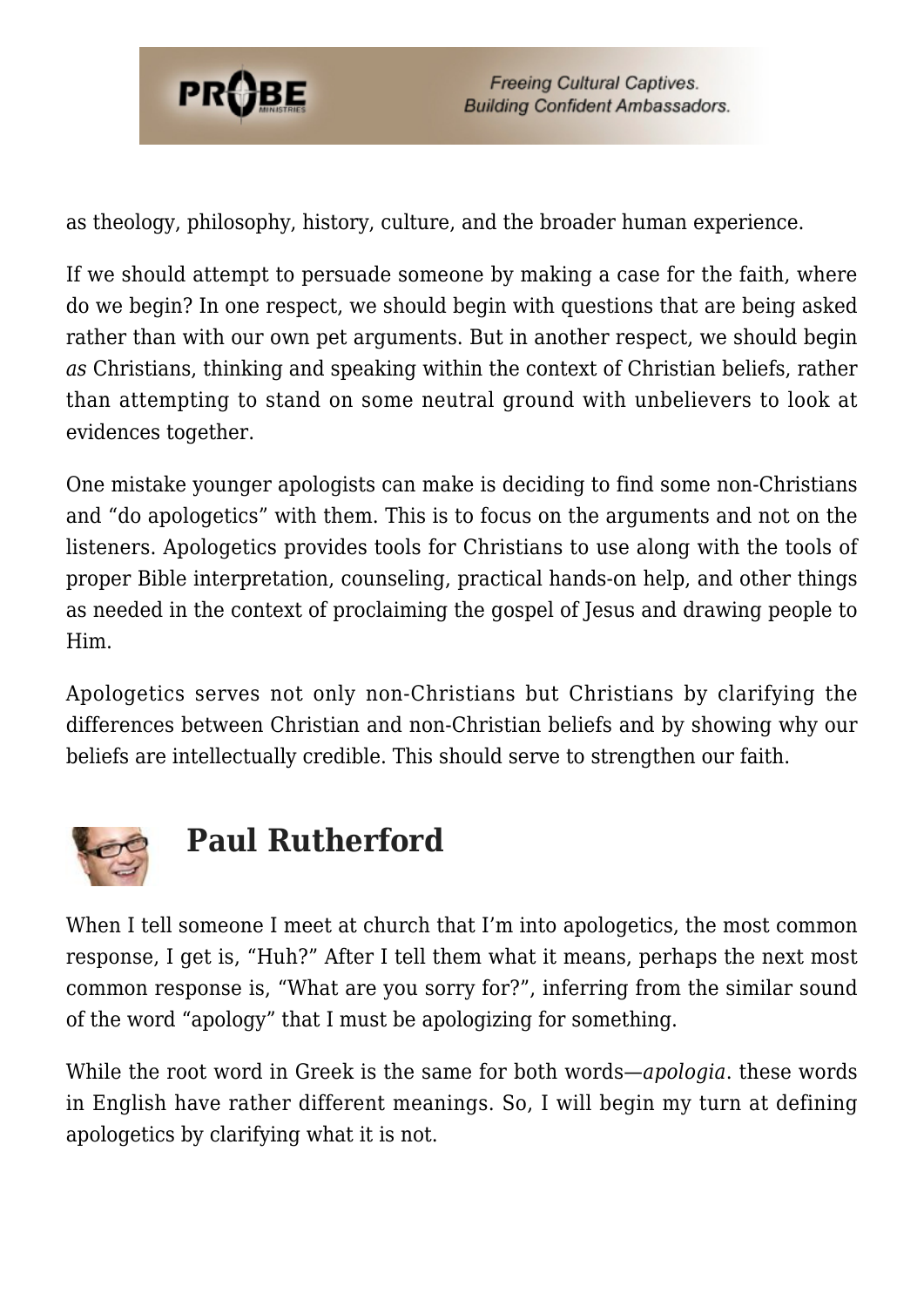

Apologetics is not being sorry for Christianity. Let's make that clear right now. I am not sorry I'm a Christian. On the contrary, Christ is the source of all my boasting. He is the source of my joy in my life. It is Christ who gives me purpose, meaning, even significance. No, apologetics is not being sorry for Christianity.

Years ago I had lunch with a friend one Sunday after church and explained to him what I do–apologetics. After using 1 Peter 3:15 to define it as making a defense for the faith, he responded by saying our faith should not be defensive, but offensive. My friend got one thing right—our faith does have an offensive component.

But, my friend also got one thing wrong. The command to defend our faith does not describe the entirety of our experience as a believer. This passage does not mean that our faith should be entirely defensive, or even primarily defensive. We should, however, have the capacity to defend our faith.

To conclude my definition and this series, I will share a recent change in my perspective over the years. When I first began studying apologetics years ago, I did it to seek affirmation of my convictions. To be honest, I studied not to "show myself approved" (2 Timothy 2:15), but rather to satisfy a sense of selfrighteousness. I did apologetics in order to show others I was right and they were wrong. Scripture calls that pride. And, although that's no longer my primary motivation, the struggle remains today.

It's not that I no longer think I'm right. I do think the positions I hold are right, but as an apologist my goals have changed. I no longer expect others to take the same positions I do. Now, I desire others to think more biblically than they did before.

My hope for you reading this article is that your reasons for defending the faith are motivated more by Christ than by culture, and that by considering what it means to defend your faith you are now a more confident ambassador for Christ.